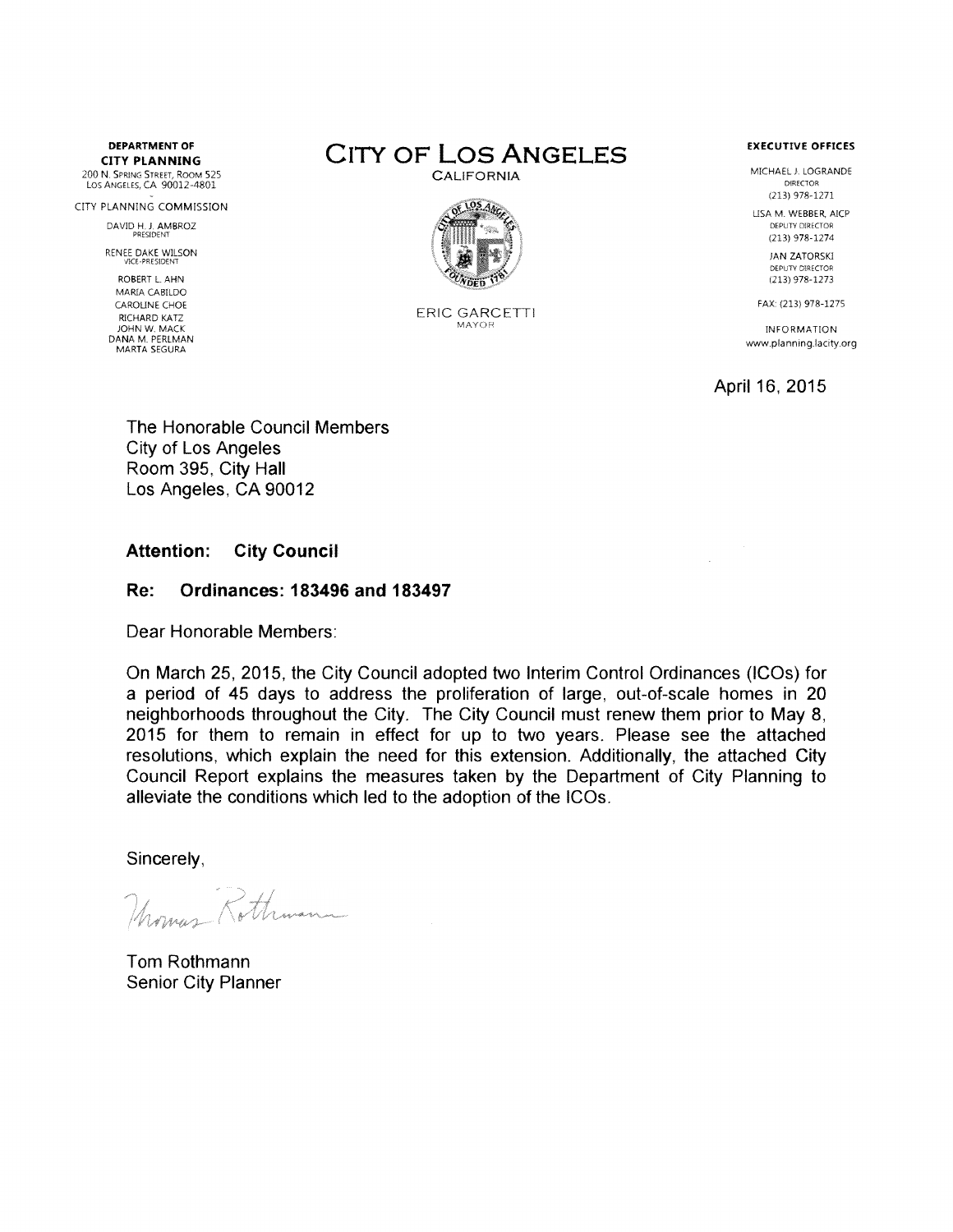# **City Council Report**

## **Re: Ordinances Nos. 183496 and 183497**

On March 25, 2015, the Council of the City of Los Angeles, under Council File No. 14-0656, adopted Ordinance Nos. 183496 and 183497 as urgency measures pursuant to California Government Code Section 65858. Ordinance No. 183496 establishes a moratorium on the issuance of building and demolition permits for properties within the following five proposed Historic Preservation Overlay Zones (HPOZs):

- 1. Sunset Square Council District 4
- 2. Carthay Square Council District 5
- 3. Holmby Westwood Council District 5
- 4. Oxford Square Council District 10
- 5. El Sereno Berkshire Craftsman District Council District 14

Ordinance No. 183497 prohibits the issuance of building permits for the construction of single-family dwellings on RA, RE, RS, and R1 zoned lots in the following neighborhoods where the proposed construction does not meet certain neighborhood-specific criteria:

- 1. Valley Village Council District 2<br>2. South Hollywood Council Distric
- 2. South Hollywood Council District 4<br>3. La Brea Hancock Neighborhood Co
- 3. La Brea Hancock Neighborhood Council District 4<br>4. The Oaks of Los Feliz Council District 4
- 4. The Oaks of Los Feliz Council District 4<br>5. Miracle Mile Council District 4
- 5. Miracle Mile Council District 4<br>6. Larchmont Heights Council Di
- 6. Larchmont Heights Council District 4<br>7. Lower Council District 5 Council Distr
- 7. Lower Council District 5 Council District 5<br>8. Beverlywood Council District 5
- 8. Beverlywood Council District 5<br>9. Inner Council District 5 Council
- 9. Inner Council District 5 Council District 5<br>10. Fairfax Area Council District 5
- 10. Fairfax Area Council District 5<br>11. Bel Air Council District 5
- 11. Bel Air Council District 5<br>12. Faircrest Heights Neighbo
- 12. Faircrest Heights Neighborhood Council District 10<br>13. Kentwood Council District 11
- 13. Kentwood Council District 11<br>14. Mar Vista/East Venice Counc
- 14. Mar Vista/East Venice Council District 11<br>15. Old Granada Hills Council District 12
- Old Granada Hills Council District 12

These ordinances were adopted to provide adequate time for the Department of City Planning to bring forward for the City Council's consideration five potential new HPOZs, to make changes to the City's Baseline Mansionization Ordinance, and to establish permanent contextual zoning for the above-listed neighborhoods. Both ordinances expire on May 9, 2015, unless extended by the City Council before then, for an additional 22 months and 15 days.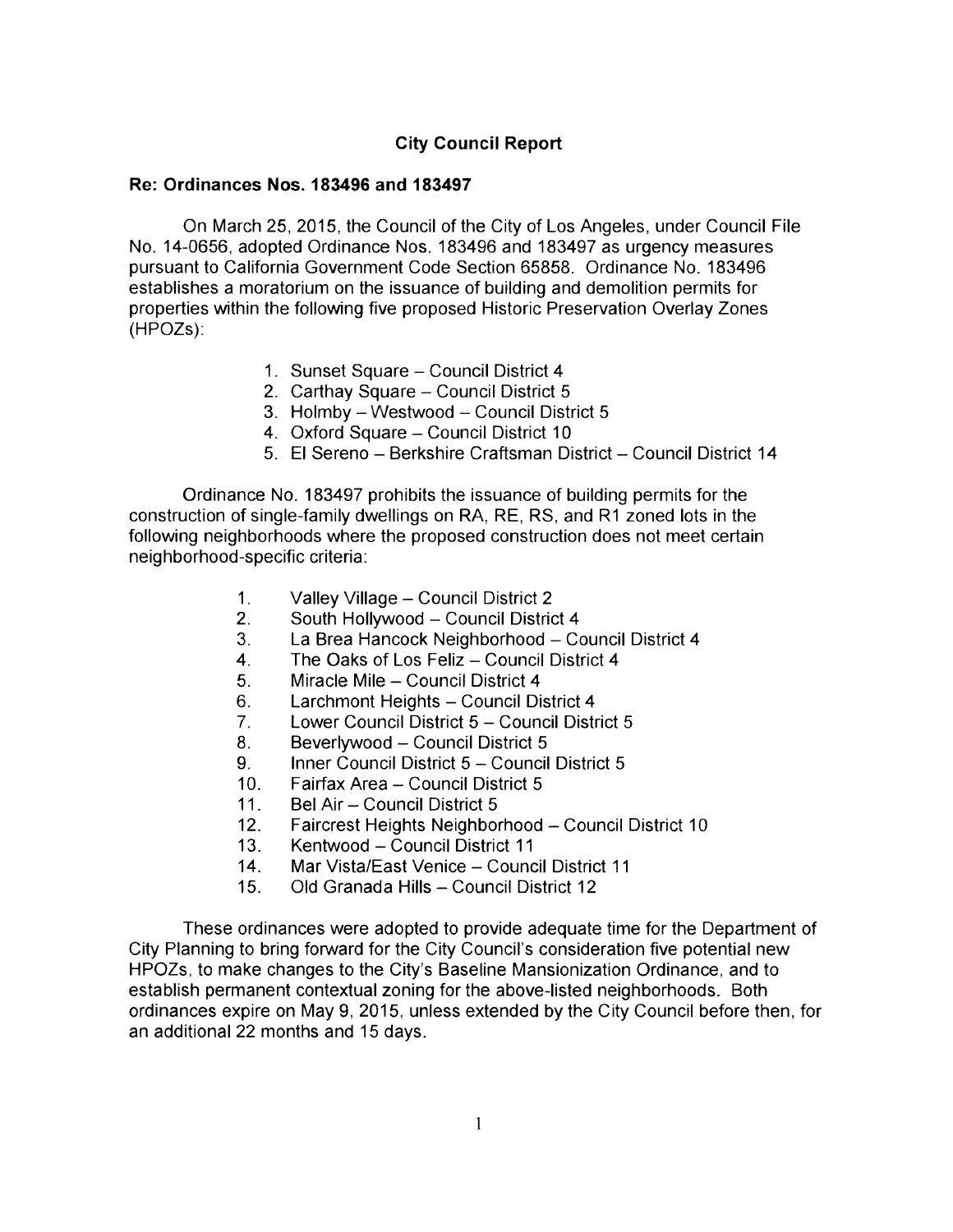The Department of City planning has prepared this report, for the City Council's adoption, describing the measures that the Department is taking to alleviate the conditions that led to the adoption of the ordinances.

### **Creating HPOZs**

The Department of City Planning's Historic Preservation Overlay Zone (HPOZ) Unit has begun preliminary work to process five proposed new HPOZs for the communities of Sunset Square, Carthay Square, Holmby-Westwood, Oxford Square, and the El Sereno-Berkshire Craftsman District. However, more substantial work on the new HPOZs is awaiting the imminent hiring of staff that will constitute the Department's Neighborhood Conservation Unit. The Department has already secured funding authority for these new positions.

The adoption of new HPOZs is a significant undertaking requiring considerable staff time, public outreach, and formal public review processes. The additional staff will allow the HPOZ Unit to review, evaluate, and process the historic resources surveys that serve as a prerequisite for the creation of new HPOZs. Staff will also be conducting considerable public outreach in each neighborhood and, working with stakeholders in each community, will develop Preservation Plans containing detailed design guidelines tailored to the architectural styles and preservation priorities in each neighborhood. Upon completion of the Preservation Plans, staff will hold a more formal open house and public hearing for each proposed HPOZ, and then bring the proposed HPOZs for consideration by the Cultural Heritage Commission, the City Planning Commission, and the City Council.

#### **Amending the BMO**

The City's Baseline Mansionization Ordinance (BMO) (Ordinance No.179,883), effective on June 29, 2008, established regulations for single-family residential zoned lots (i.e., R1, RS, RE9, RE11, RE15, RA, RE20, and RE40) not located in a Hillside Area or the Coastal Zone, and created new size limitations based on height and Floor Area Ratio (FAR). The BMO allows for a one-time 20% FAR bonus if the applicant complies with certain architectural features or the LA Green Building Code.

Since 2008, however, the proliferation of out-of-scale development in singlefamily neighborhoods has demonstrated that the baseline set forth by the BMO is too generous in the context of the above-listed neighborhoods. Therefore, the Department of City Planning is preliminarily analyzing for potential revision certain of the BMO's provisions, including the base FAR, the 20% FAR bonus, and the Residential Floor Area (RFA) exemptions.

The Department's Code Studies Unit is awaiting imminent hiring of staff to conduct the necessary outreach and formal analysis to amend the BMO. The Department has already secured funding authority for these new positions. Similar to